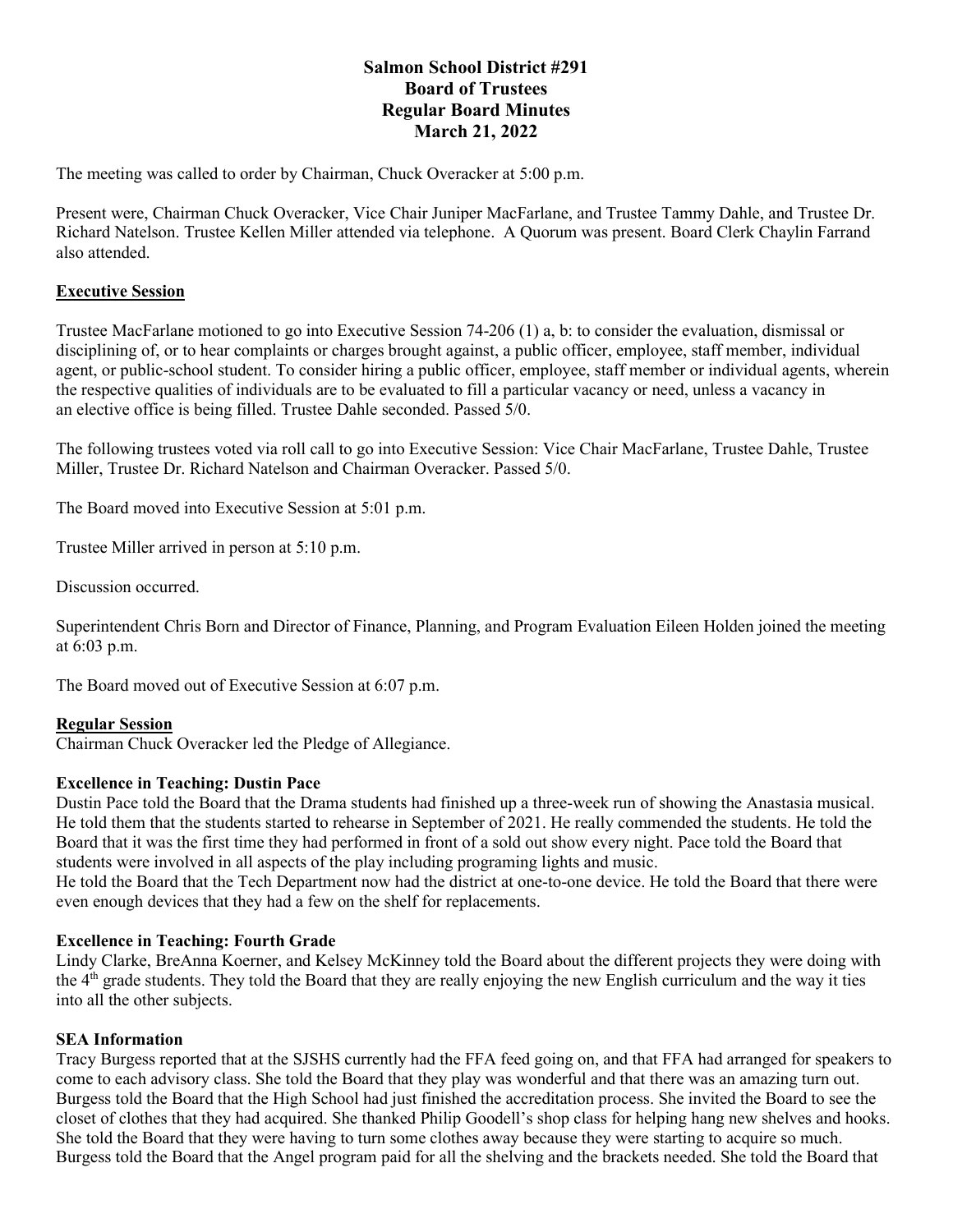the teachers had asked her to tell them that High School Students were DJing the Junior High dances and that the Junior High students were dancing. Burgess reported that the Choir students were headed to New York at the end of the week. She told the Board that the leadership students were raving about the Leaders Lunch with the Superintendent and that they are really enjoying the conversations and feeling like they are being heard. Burgess told the Board that the teachers had just finished up with the Mastery Professional Development Day.

Mallori Wing told the Board that a lot of those fun things happen because teachers are putting in the extra time and effort.

Betsi LaMoure reported to the Board that the Pioneer Elementary was getting ready to celebrate 100<sup>th</sup> day of school tomorrow. She told the Board that the school would be filled with lots of fun activities and if they had the opportunity, they should come celebrate with them.

# **Information Items**

# **Pioneer Elementary Administrator Report**

Principal Jill Patton reported that the staff is looking at doing random acts of kindness and walking challenges to keep the students engaged. She said they had a lot of things to workout still. Patton reported that they were gearing up for ISAT testing. She also reported that they were moving forward with the camera upgrades. She also reported that the Pioneer was continually receiving donations to the Angel fund and Backpack program.

### **Salmon Junior Senior High School Administrators Report**

Principal Russ Bradshaw reported that the accreditation was finished and the gentlemen who had done it said they passed and could expect a certificate in the next 3-6 months. He reported that the first high school Softball/Baseball games would be Tuesday the 22<sup>nd</sup>.

# **Director of Finance, Planning, and Program Evaluation Report**

Eileen Holden provided the Board with the ACT scores. She went over the results and told the Board that Salmons Average Composite scores for 20-21 were higher than Montana, Nevada, Oregon, Utah, and Wyoming. She also told the Board that Salmon is higher than the National average. Holden reported that the Idaho Legislature did do away with students having to have the SAT/ACT for the graduating class of 2022.

Holden reported that the recent Inservice held on a Friday included a presentation of Code of Ethics and Brain study. She said that the types of trainings are determined by the surveys sent to the teachers each year. She reported that the second round of min grants are due at the end of the week. She reported that she had spent time on Friday finishing ISEE with Ashley Tarkalson.

### **Superintendent's Report**

Superintendent Born reported that he was working on a grant like one done by Home Depot for students. He told the Board that they provide the supplies so that students can work with mentors on building things. He said it can range from plumbing to flooring. He told the Board he was trying to see if they would provide it through Lemhi Lumber since the one with Home Depot was in Driggs or Idaho Falls. He told the Board that he is still working on getting the Junior High Building torn down. Born reported that the wrestling team did well at State. He said they ended up with people placing in  $1<sup>st</sup> - 3<sup>rd</sup>$ . He reported that the building inspections had been completed. He told the Board that they went better than he had thought they would. He told them he would bring them the official report once it had been completed. Born reported that Eileen and Todd had been looking at a new phone system for the district. He told them it was going to cost around \$10,000.

# **Public Input**

No public input.

# **Action Items**

# **Approve Agenda**

Trustee MacFarlane motioned to amend the agenda by adding an item at the end of the meeting to open negotiations with the SEA. Trustee Dahle seconded. Passed 5/0.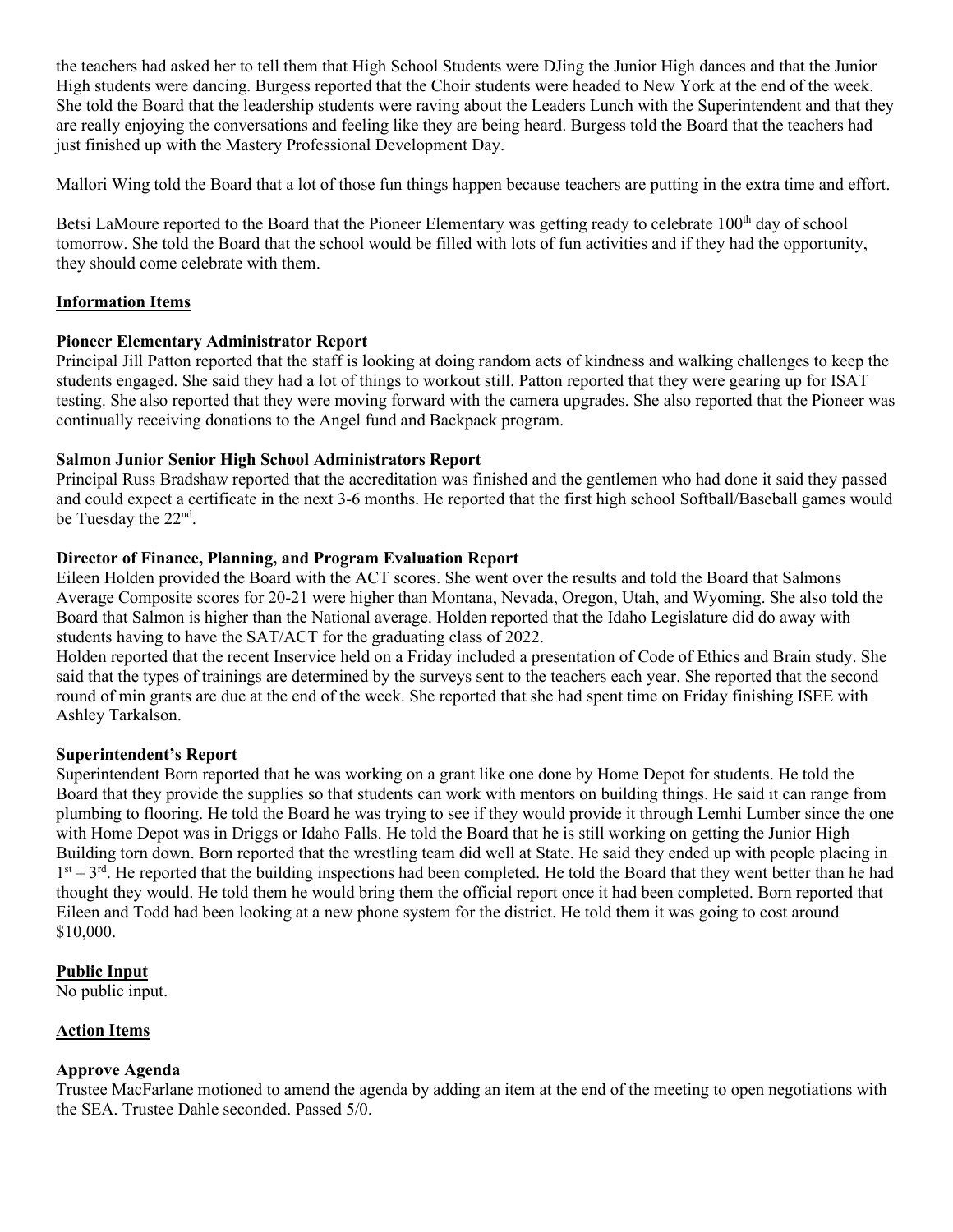Trustee Miller motioned to approve the amended agenda for the March 21, 2022, Board Meeting. Trustee Natelson seconded. Passed 5/0.

# **Consent Agenda**

- 1. Meeting minutes of February  $23<sup>rd</sup>$  and March  $11<sup>th</sup>$ ,  $2022$
- 2. Treasurer's Report
- 3. Accounts Payable February 2022
- 4. Personnel Recommendations

Trustee Natelson motioned to approve the consent agenda. Trustee MacFarlane seconded. Passed 5/0.

### **Possible Action on Teacher A**

Trustee MacFarlane motioned to take no action on Teacher A and investigate policy if needed. Natelson seconded. Passed 5/0.

# **Request for Days from Sick Leave Bank: (Teacher A)**

Trustee MacFarlane motioned to approve the days from the sick leave bank. Trustee Miller seconded. Passed 5/0.

# **Proposed 2022-23 School Calendar**

Trustee Miller motioned to approve the proposed calendar for the 2022-23 school calendar. Trustee Dahle seconded. Passed 5/0.

# **Approval of Interview Questions**

Section 1: 3, 11 Section 2: 1, 3 Section 3: 5, 32 Section 4: 2, 9 Section 5: 3, 10 Section 6: 3, 4 Section 7: 4, 9 Trustee MacFarlane motioned to approve the discussed interview questions. Trustee Dahle seconded. Passed 5/0.

# **Request Approval for Fundraiser: (Jill Patton)**

Jill Patton presented the fundraiser provided in the packet.

Trustee MacFarlane motioned to approve the Donors Choose fundraiser under the stipulations that the Teachers must only use the fundraiser for requests of \$1000 or less, the projects may only be advertised through the Donors Choose website or through personal social media accounts, projects may not be advertised through any social media platform that is connected to the Salmon School District 291 or affiliated organizations, requests must not be for things already provided by district funding, projects exceeding \$1000 would require individual Board Approval. Trustee Miller seconded. Passed 5/0.

### **Proposed Policy Changes, Second Reading: 4210, 4210P, 5740F**

Superintendent Born expressed his concerns of the Lynch Center being called a convention center. He told the Board that it is a school building not a convention center. He asked the Board to table policy number 4210 until they could come up with better wording for it, so as not to have groups believe it is a convention center.

Trustee Natelson motioned to table policy number 4210. Trustee Dahle seconded.

The Board directed Superintendent Born and Chairman Overacker to speak about the wording for the policy.

Passed 5/0.

Trustee Miller motioned to approve the second reading of policies 4210P, and 5740F. Trustee Dahle seconded. Passed  $5/0.$ 

### **Request to open Negotiations**